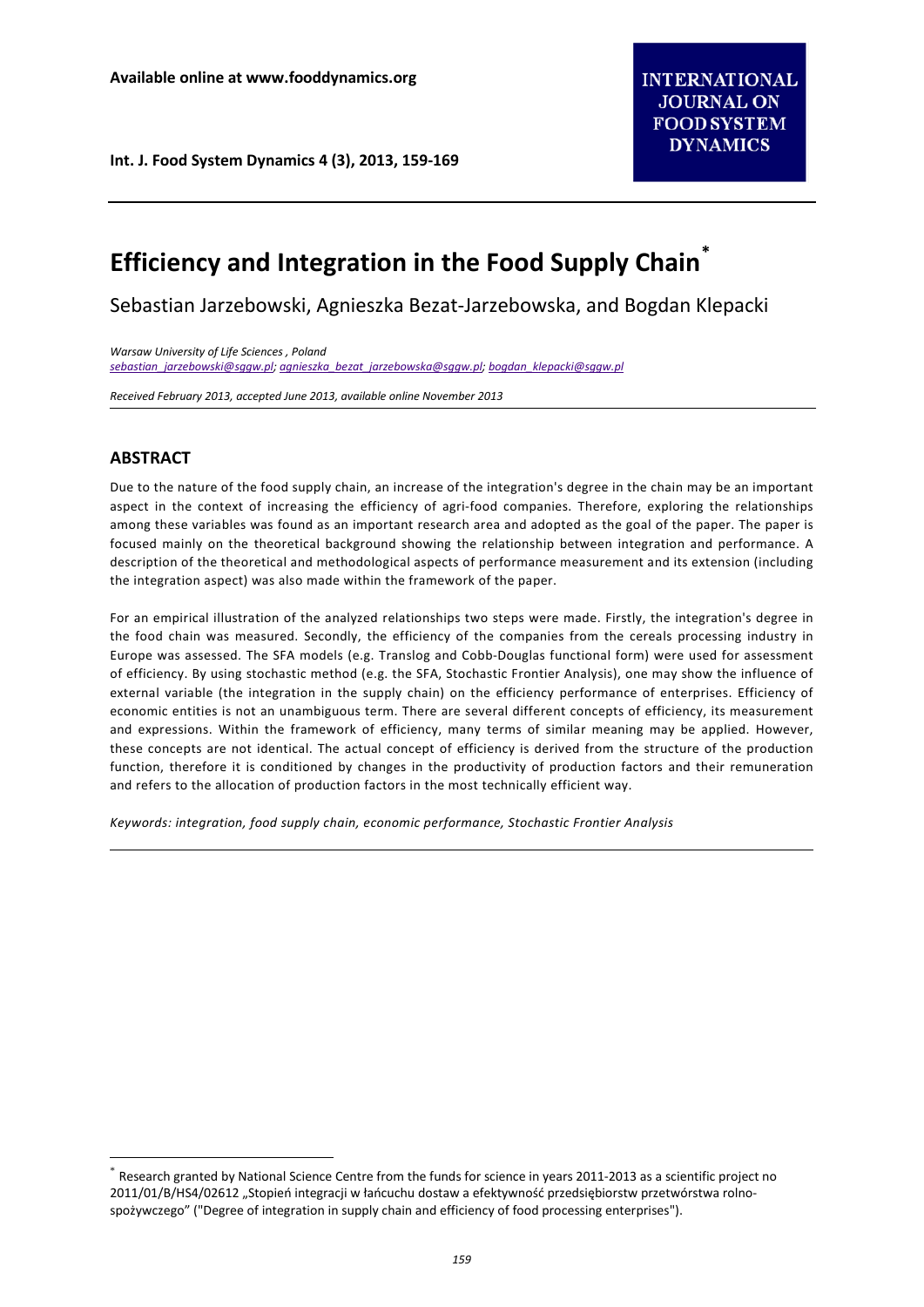# **1 Theoretical background**

## **1.1 Weaknesses of the market**

One should begin with the market equilibrium theory, which focal point is interaction among market participants [Kreps 1990]. This interaction is coordinated through the price mechanism – depending on relative prices, market participants (households and enterprises) take individual decisions on supply and demand, thus benefits (or profits) and number of available goods are maximized. The theory passes over an analysis of institutional circumstances. However, considering the existence of institutions and organizations[\\*](#page-1-0) makes sense, when the central assumptions of the equilibrium theory are not fulfilled, since then one deals with functional weaknesses of the market (i.e. market outcomes are not Paretoefficient). Elements undermining the market equilibrium theory's assumptions are: information asymmetry and emerging on its basis transaction costs (including property rights and external effects), as well as increasing economies of scale. These elements may cause an incentive for market participants to seek together a solution in a form of institutions or organizations that would compensate functional weaknesses of the market (or eventually will use them). In this sense, institutions and organizations may be interpreted as a kind of compensation mechanism. Economies of scale, transaction costs, information asymmetry and uncertainty of the transaction may be pointed out as weaknesses of the market indicating the need for integration. In order to reduce the impact of weaknesses of the market or to take advantage of these weaknesses, various forms of cooperation between market participants are used. Such unselfish cooperative forms, as presented by Nash basing on game theory, are necessary to achieve the optimal state of the economy [Noga 2009, pp. 67]. These activities are referred to as connections with external partners, integration forms or organizations, outsourcing, hierarchical strengthening within long-term contracts, symbiotic partnerships, cooperation with external partners. These forms are a wide range of intermediate solutions between the market and hierarchy. At the same time, the forms combine elements of the market and hierarchical organization.

## **1.2 Performance and integration**

In the literature one can find arguments indicating that the integration of resources within a single enterprise is more efficient than making transactions through the price system (the market). This is confirmed by A.D. Chandler stating that the internal organizational coordination triggers higher productivity, as well as it results in reduced costs and higher profits than coordination by the market [Chandler 1977]. The author continues that what economists call "economies of scale" does not come from an increase in the production volume within one plant, but from use of internal networks between plants within one enterprise and use of internal coordination [Gruszecki 2002, pp. 280].

The aspect of the ownership right plays here an important role. According to A.A. Alchian and H. Demsetz, owners of resources increase their productivity – and thus the efficiency of use of the resources – through cooperative specialization, and this leads to an increase in demand for various types of organizations supporting cooperation [Alchian & Demsetz 1972, pp. 777]. The integration with environment (external organizations) of the system is also highlighted (a company is understood as the system). Cooperation is here the main element of the organizational integration of a company with environment [Steffen & Born 1987, pp. 210]. Integration is described both in terms of traditional logistics functions [Gustin et al. 1995] and of removing barriers (or boundaries) between organizations [Naylor et al. 1999]. The need for integration between an enterprise and its environment increases with the degree of intensification of global competition. In this context, the concept of integration, considered as a key factor in achieving better results by an enterprise, is one of the most important topics in the scientific literature.

The analysis of the literature in the field of enterprise's integration with environment enables to show a number of compelling evidence for existence of a relation between integration and productivity, which is acknowledged by M.T. Frohlrich and R. Westbrook; S.K. Vickery, J. Jayaram, C. Droge and R. Calantone [Frohlich & Westbrook 2001; Vickery et al. 2003]. The output of the literature on the integration between partners in the supply chain has significantly increased [van der Vaart and van Donk, 2008]. N. Fabbe-Costes and M. Jahre, in their literature review, argue that authors generally agree that stronger relationships and higher integration's degree lead to better business performance [Fabbe-Costes and Jahre 2008]. Nevertheless, D.C.K. Ho, K.F. Au, E. Newton postulated in this context to establish the structures and methods that help to describe and explain the relationship between performance of companies and integration practices in the supply chain [Ho et al. 2002, pp. 4415].

<span id="page-1-0"></span>Institutions define the rules and norms of conduct in a society; organizations are players in the society that interpret and act upon those rules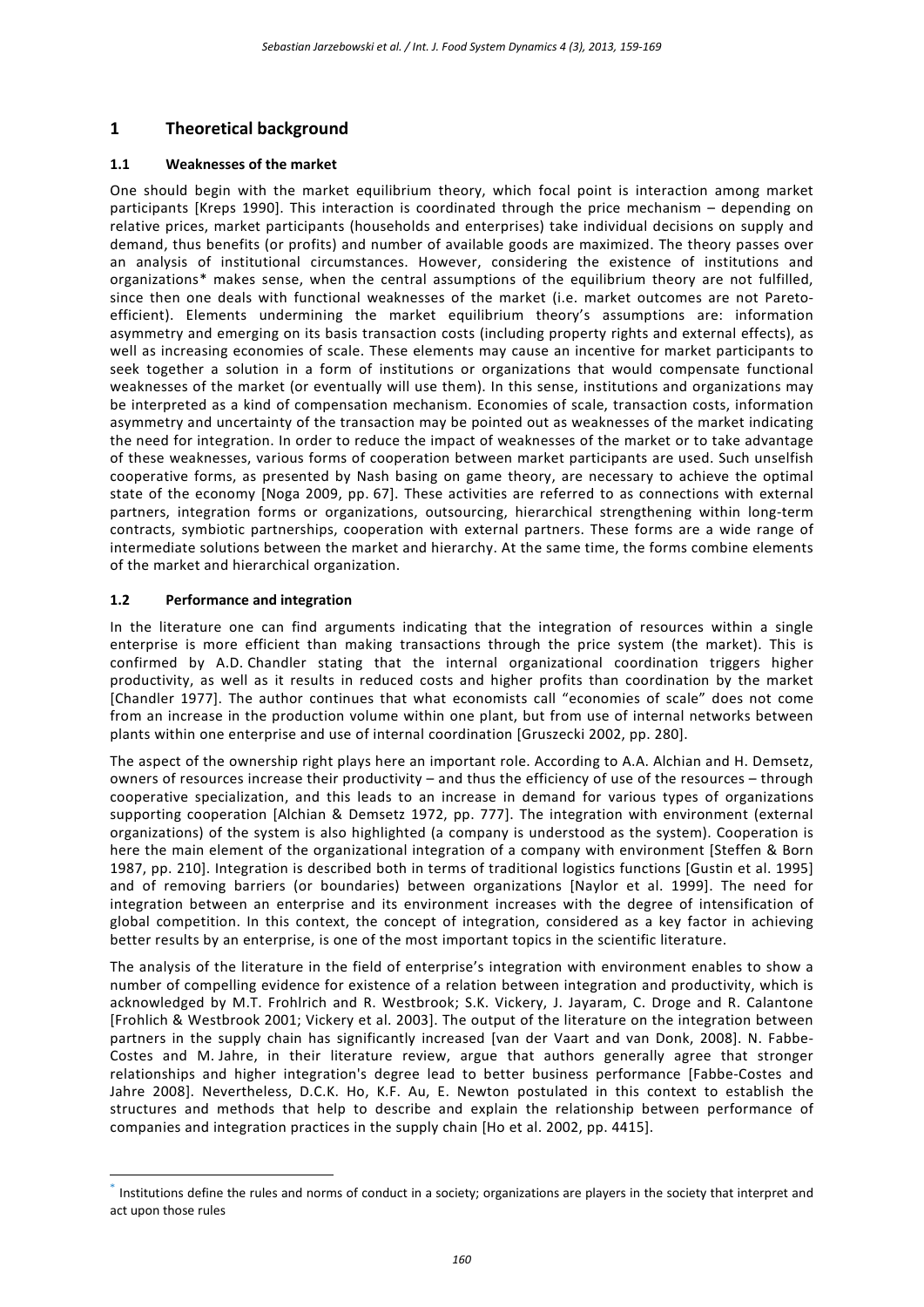# **2 Methodological considerations**

### **2.1 Integration measurement**

Some researchers limited their analysis to integration with customers [Closs & Savitskie 2003; Fynes et al. 2005] or with suppliers [Das et al. 2006, Handfield et al. 2009, Wagner and Krause 2009]. In the literature, there are studies, in which the statement that integration in both directions (upstream and downstream) is more preferable than the integration only with customers or only with suppliers is highlighted. [Frohlich & Westbrook 2001; Rosenzweig et al. 2003]. In other studies, the authors take a broader perspective when considering the integration of both with customers and with suppliers [Lee et al. 2007] or by defining the integration of the supply chain as an unique concept involving the upstream and downstream integration [Vickery et al. 2003].

Within the framework of the paper a measure of supply chain integration's degree was constructed. The SCIDM (Supply Chain Integration Degree Measure) includes integration with both suppliers and customers[†.](#page-2-0) The construction of the measure of supply chain integration can be formulated as follows:

$$
SCIDM = \sum_{i=1}^{k} \sum_{j=1}^{n} IRS_i \cdot ILS_j + \sum_{i=1}^{k} \sum_{j=1}^{n} IRC_i \cdot ILC_j
$$

where:

*SCIDM* – Supply Chain Integration's Degree Measure,

- *IRS* Supplier Integration Range,
- *ILS* Supplier Integration Level,
- *IRC* Customer Integration Range,
- *ILC* Customer Integration Level,
- *i* Areas of cooperation, where  $i \in (1,...,k)$ ,
- *j* Integration activity, where  $j \in (1,...,n)$ .

The aspects, that are often highlighted in the literature, were used while constructing the Supply Chain Integration's Degree Measure, emphasizing their key importance. Within the first element the differentiation of integration direction was made, thus it determines whether there is a downward integration with suppliers or an upward integration with customers or integration in both directions. The second aspect analyzed the rang of integration - areas of cooperation. In the next step, the level of integration was analyzed, which can be described as the degree of development of integration activities, respectively in both directions, supplier (ILS) and customers (ILC) within the areas of cooperation defined in the previous step (the IRS and IRC). The level of integration was measured as the number of activities in the areas and scope of sophistication of integration practices (in the scale of low, medium and high).

### **2.1 Production function as a base for performance measurement**

It was indicated by Gutenberg that a company (within the meaning of the neoclassical theory) can be described by using the production function [see Gutenberg 1965]. The production function is defined by Gutenberg as the base function for analyzing production process [Gutenberg 1968], and it was always considered as a kind of the foundation of theoretical analyzes [Rembisz 2011] in the neoclassical economics. The production function, as a theoretical description of the input(s)-output relations, should be treated by definition as a base for enterprises' performance analysis. Thus, the production function is a reflection of the state of technology, including applied technique, organization, knowledge and experience [Bezat et al. 2012].

On the basis of a literature review, it may be stated that changes in efficiency are a function of changes in productivity. Efficiency changes are the basis for changes taking place in the surface of economic activities observed e.g. as changes in the profitability. These three discussed concepts, such as productivity, efficiency and profitability, can be a reference point for assessing the performance.

<span id="page-2-0"></span>† For more details, please see the work of S. Jarzebowski [Jarzebowski 2013].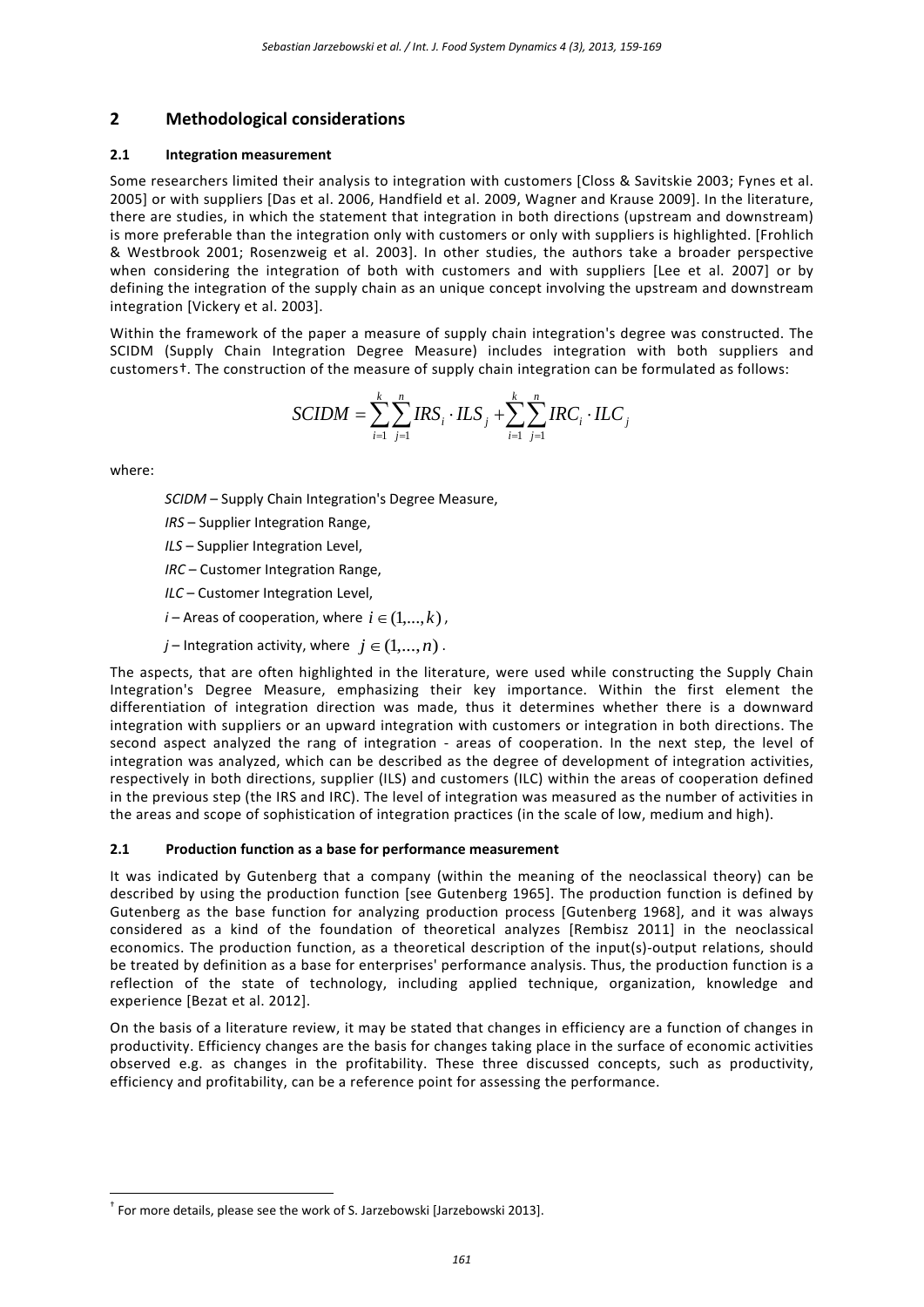

**Figure 1.** The linkage between the concepts of productivity, efficiency, profitability and performance Source: own work.

The SFA method is one of the stochastic approaches that bases on the production function and allows taking into account the statistical noise. The performance-focused modeling, presented within the framework of the paper, bases on the SFA method (the Stochastic Frontier Approach). The SFA method was applied in the paper because, firstly, it is used worldwide in researches and secondly, it is appropriate for samples with high randomness, including agri-food sector. The SFA belongs to the methods that base on the input-output relations function and allows comparing efficiency of the objects in a sample and basing on its result allows to make assumptions regarding the performance. In case of the SFA it is possible to choose one of the following production function models: Cobb-Douglas, Constant Elasticity of Substitution (CES), Translog, generalised Leontief, normalised quadratic and its variants. The Translog and the Cobb-Douglas production functions are the two most common functional forms which have been used in empirical studies on production, including frontier analyses [Battese & Broca 1997, pp. 357]. The Cobb-Douglas and Translog production functions were included in the study.

## **3 Application of the extended SFA method**

### **3.1 Dataset**

The efficiency assessment is carried out on the basis of the data collected from cereals primary processing enterprises (i.e. flour mills) across Poland (a panel data for the period 2009–2011)<sup>†</sup>. The sample covers from 85 up to 87 companies, depending on the analyzed year. The production data is reported as revenue/expenditure expressed in PLN in current prices. The production frontiers are fitted for a single output and two inputs.

To assess the involvement of the production factors used in the models in the SFA method, based on a literature review of studies in the field of efficiency, the values of fixed assets (*x <sup>1</sup>*) and the operating costs (*x <sup>2</sup>*) were included. In terms of variables incorporated into the models to assessing the efficiency it can be stated that, in most of the studies, operating costs and material costs ware used for an input<sup>[§](#page-3-1)</sup>. The value of fixed assets, as a variable on the input side while evaluating efficiency, was used in numerous  $p$ ublications $\dddot{\phantom{a}}$ .

As it results from the literature review the efficiency improvement is a central element in the company's way to achieve its objectives, i.e. profit maximization[††](#page-3-3). The effect of the company's activities expressed in a financial measure (profit / revenue / income, value added and / or sales) was included in the

<span id="page-3-0"></span>Within the framework of a scientific project financed by National Science Centre in Poland.

<span id="page-3-1"></span><sup>§</sup> For example the research of: P.A. Viton, E. Martinez-Budria, R. Diaz-Armas, M. Navarro-Ibanez, T. Ravelo-Mes, J.C. Martin and C. Roman, T.H. Oum and C. Yu [Viton 1992, Martinez-Budria et al. 1999, Martin and Roman 2001, Oum and Yu 2004].<br>\*\* Please see the works of: J.T. Doutt, L.P. Bucklin, A.C. Charnes, W.W. Cooper and S. Li, R. Rusielik, P.

<span id="page-3-2"></span>M. Helta and M. Świtłyk [Doutt 1984, Bucklin 1978, Charnes et al. 1989, Rusielik 1999, Keat and Young 2003, Helta and Świtłyk 2008].

<span id="page-3-3"></span><sup>††</sup> Compare: [Berle and Means 1932; Friedman 1953; Baumol 1959; Penrose 1959; Marris 1964; Machlup 1967; Stigler 1968; Simon 1976; Noga 2009].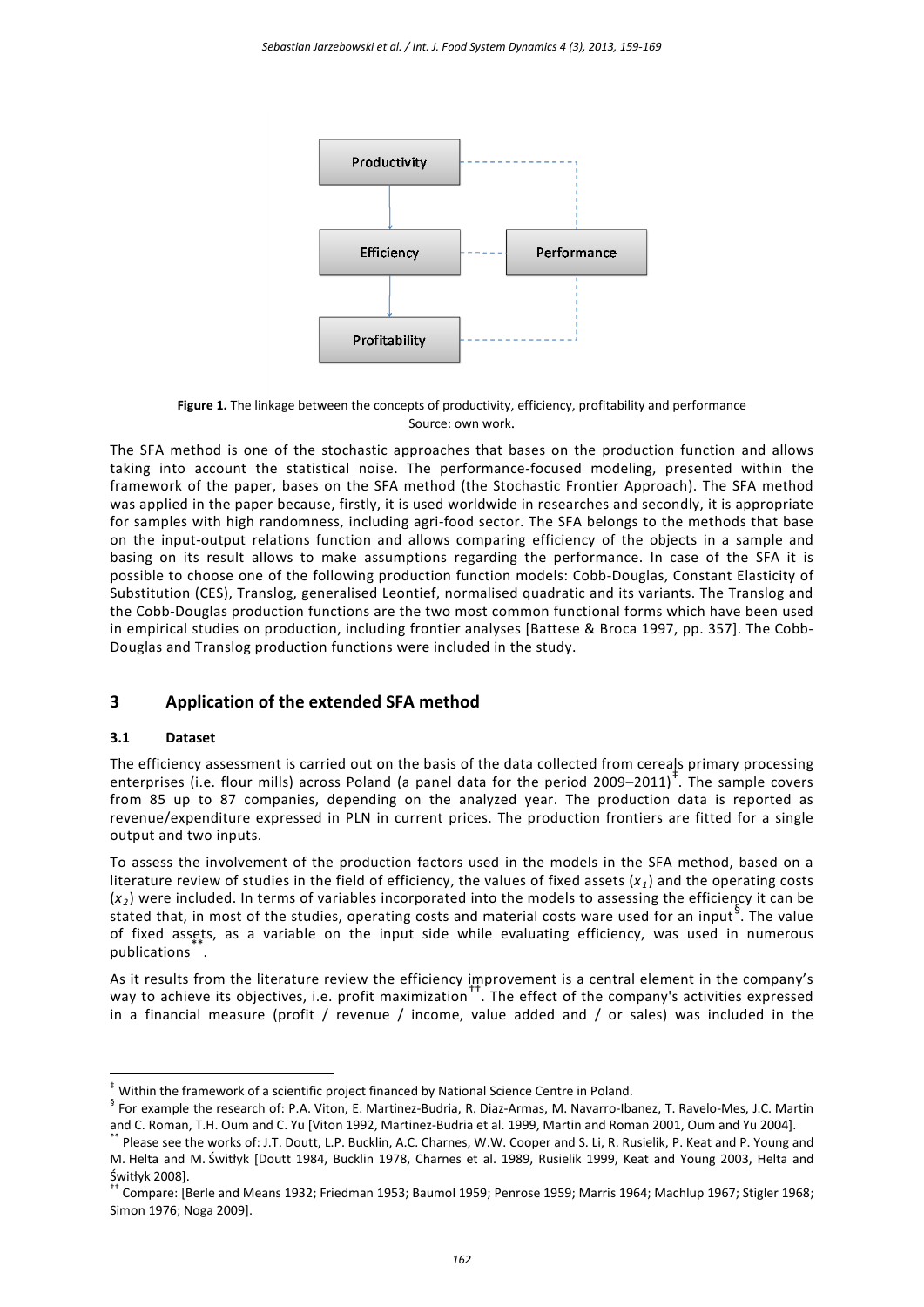assessment of the efficiency##. Category profit could then be incorporated into the model on the side of results. However, due to the presence of a strong relationship between operating costs and profit, the category of net revenues from sales of goods and materials (y) was included on the outputs' side[§§](#page-4-1).

#### **3.2 Selection of a functional form and specification of the model**

As a parametric approach, the SFA requires assuming a specific functional form that determines the input(s) output relation a priori [Coelli et al. 2005]. One of them is the Cobb-Douglas function that is widely used in the empirical studies [Fried et al. 2008]. The adequacy of the Cobb-Douglas should be tested against a less restricted functional form, which is the Translog function [Piesse and Thirtle 2000, pp. 474].

Thus, the study involves two functional forms describing the input(s)-output relations, namely the Cobb-Douglas (equation 1) and Translog model (equation 2). The tested frontier models take following form<sup>[\\*\\*\\*](#page-4-2)</sup>:

$$
\ln y_i = b_0 + b_1 \ln x_{1i} + b_2 \ln x_{2i} + v_i - u_i
$$
\n(1)

and

$$
\ln y_i = b_0 + b_1 \ln x_{1i} + b_2 \ln x_{2i} + \frac{1}{2} \sum_{j=1}^{2} \sum_{l=1}^{2} b_{jl} \ln x_{ij} \ln x_{il} + v_i - u_i
$$
 (2)

where:

*i* – index indicating objects i=1,..., l, where i is a number of objects in a sample,

*j* – index indicating inputs j=1,…,l,

*yi* – output of an object i,

 $x_{ij}$  – input j of an object i,

 $\beta$  – vector of parameters to be estimated,

 $\boldsymbol{v}_i$  – random variable representing the random error, so called statistical noise,

 $u_i$  – a positive random variable associated with technical efficiency (TE).

The comparison of the selected functional forms is carried out basing on the likelihood ratio test statistics. The LR statistics has the following form:

$$
LR = -2[\ln L(R) - \ln L(N)]\tag{3}
$$

where:

*lnL(R)* – logarithm of the maximum likelihood value in the restricted model,

*lnL(N)* – logarithm of the maximum likelihood value in the non-restricted model.

Results of testing the functional forms of the models were shown in the Table 1.

<span id="page-4-0"></span> <sup>‡‡</sup> Please see the works of: L.P. Bucklin, J.T. Doutt, A.C. Charnes, W.W. Cooper, S. Li., E. Martinez-Budria, R. Diaz-Armas, M. Navarro-Ibanez, T. Ravelo-Mes, A. Athanassopoulos, L.F. Angulo and J. Rialp also R. Sellers-Rubio and F.J. Masa-Ruiza [Bucklin 1978; Doutt 1984; Charnes et al. 1989; Martinez-Budria et al. 1999; Athanassopoulos 2004; Angulo and Rialp 2007; Sellers-Rubio and Mas-Ruiz 2009].<br><sup>\$\$</sup> The terminology of inputs and output is consistent with the terminology used in the financial statements.<br>\*\*\* In these equations, l

<span id="page-4-1"></span>

<span id="page-4-2"></span>of costs of value of fixed assets and the operating costs.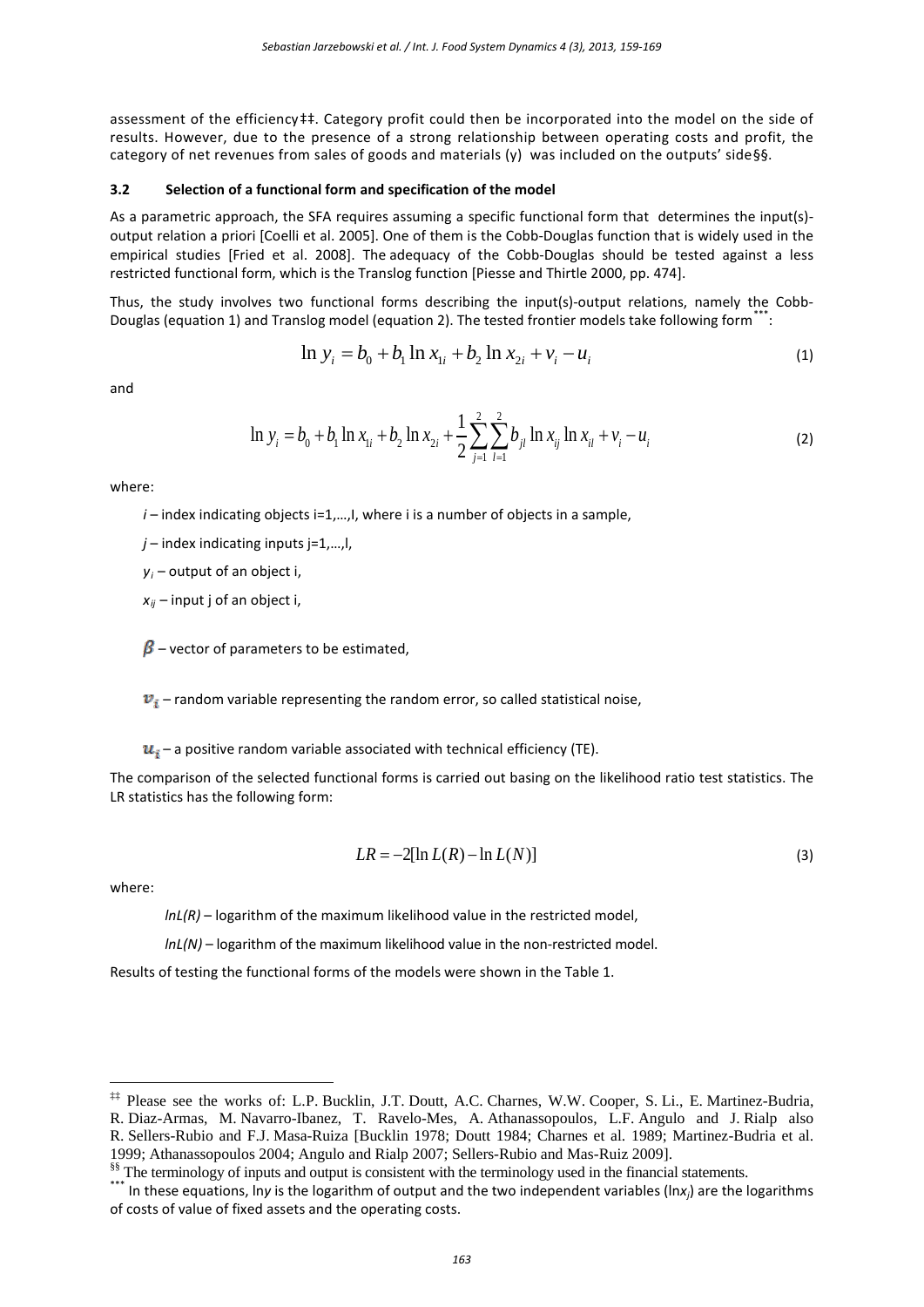| vears | InL(R)    | InL(N)    | LR        | $result^{(1)}$          | model        |  |
|-------|-----------|-----------|-----------|-------------------------|--------------|--|
| 2009  | $-130,64$ | $-130,97$ | $-0.66**$ | fail to reject of $H_0$ | Cobb-Douglas |  |
| 2010  | $-118,15$ | $-116,90$ | $2,50**$  | fail to reject of $H_0$ | Cobb-Douglas |  |
| 2011  | $-126,21$ | $-122,35$ | $7,73**$  | fail to reject of $H_0$ | Cobb-Douglas |  |

**Table 1.** Likelihood ratio statistics and verification of model's selection

<sup>(1)</sup> The value of test statistic for  $\chi^2(3)$  distribution amounts 7,82 at the significance level of 0,05 (\*\*) and 11,34 at the significance level 0,1 (\*).

Source: own calculations by using R software.

The likelihood ratio tests lead to acceptance of the null hypothesis, saying that the Cobb-Douglas (a model with restrictions on parameters) better describes the inputs-output relations (equation 1). Therefore, the<br>empirical results obtained from estimating only the Cobb-Douglas the function are reported in the section 3.3. The frontier model that has been tested takes the following form:

$$
y_i = \exp(b_0 + \sum b_1 \ln x_{1i} + \sum b_2 \ln x_{2i} + v_i - u_i)
$$
 (4)

The maximum-likelihood estimates of the parameters were calculated for the selected stochastic frontier production functions.

The efficiency ratio – in the case of the stochastic frontier function – is measured as a relation between an observed output (value *y*, equation 4) and maximum output possible to be achieved in environment characterized by *exp(vi)* (value *y\**). Hence, the ratio may be written as:

$$
TE_i = \frac{y_i}{y_i^*} = \frac{\exp(b_0 + \sum b_1 \ln x_{1i} + \sum b_2 \ln x_{2i} + v_i - u_i)}{\exp(b_0 + \sum b_1 \ln x_{1i} + \sum b_2 \ln x_{2i} + v_i)} = \exp(-u_i)
$$
\n(5)

On the basis of equation (4) it can be stated that the value of the TE ratio varies from 0 to 1, where 1 indicates the technical efficiency. Otherwise *TEi<1* provides a measure of the shortfall of an observed output from maximum feasible output in an environment characterized by *exp(vi)*, and indicates the inefficiency

It is assumed that *ui* is characterized by the limited-normal distribution truncated in zero which is described by the following expression:

$$
u_i \sqcup N^+(\mu, \sigma_u^2) \tag{6}
$$

#### **3.3 Relationship of integration and performance**

In the case of the SFA, it is possible to examine the impact of exogenous variables (not included in the adopted function) on the level of the variable *ui* [Sellers-Rubio and Mas-Ruiz 2009, pp. 663, Coelli 1996, pp. 7]. The influence of potential determinants of technical efficiency can be estimated in terms of the location parameter  $\mu$  in the truncated normal distribution [Battese and Coelli 1995]. The location parameter **µ** becomes firm-specific and is assumed to depend on some variable's vector  $z_i$  according to the following relation<sup>§</sup>

$$
\mu_{\tilde{i}} = \delta_0 + \sum_k \delta_k z_{ki} \tag{7}
$$

where:

<span id="page-5-0"></span>††† At first sight the (linear-homogeneous) Cobb-Douglas production function has a clear disadvantage since it does not allow the identification of the nature of technological progress [Welfens 2005]. The production function imposes more stringent assumptions on the data than the Translog function, because the elasticity of substitution has a constant value of 1 (i.e. the assumption on functional form imposes a fixed degree of substitutability on all inputs).

<span id="page-5-1"></span>Note that TE takes values from the range (0,1) only if u is restricted to be non-negative.

<span id="page-5-2"></span><sup>&</sup>lt;sup>§§§</sup> According to the approach presented by G.E. Battese and T.J. Coelli [Battese and Coelli 1995].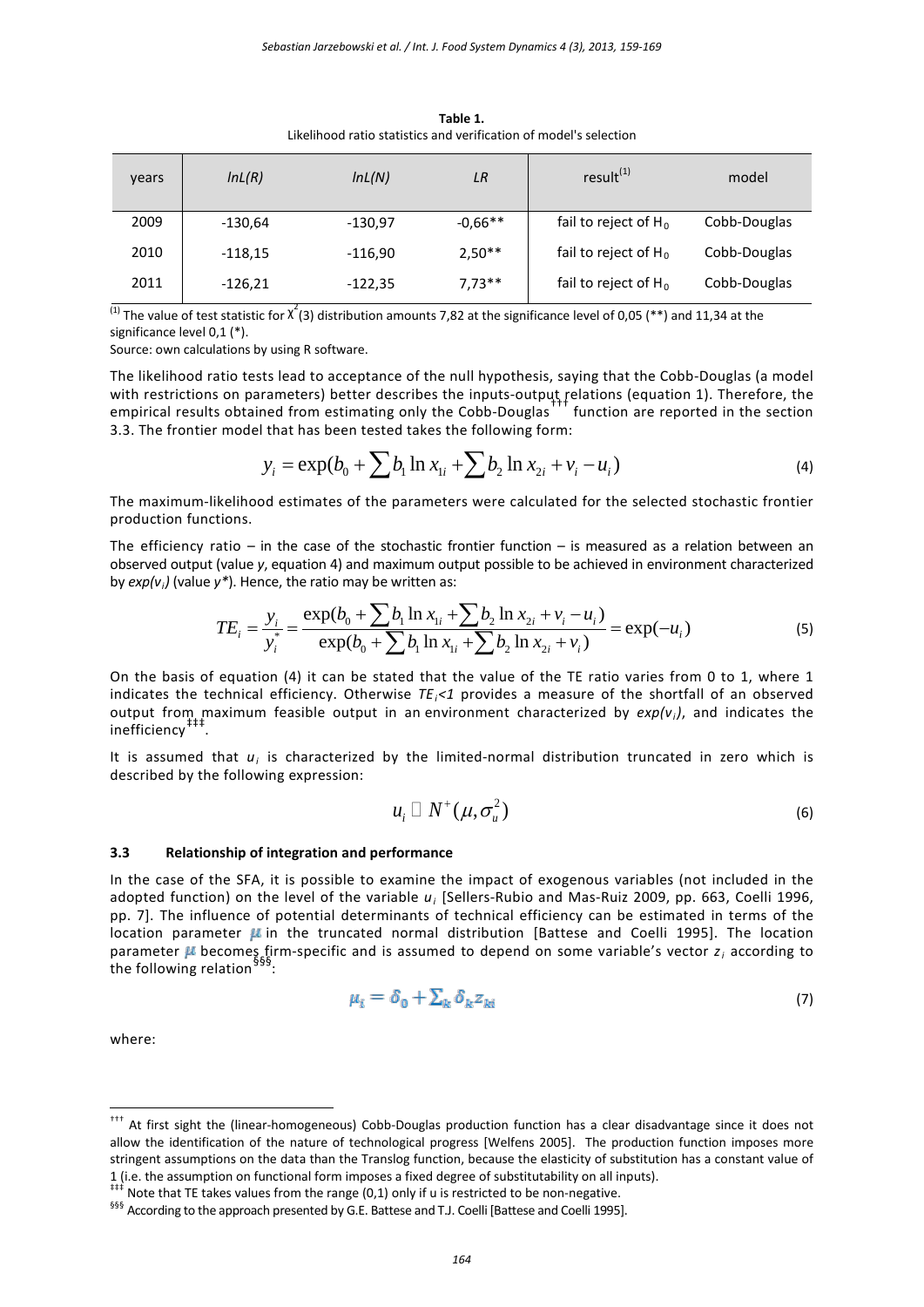- $\mathbb{Z}_{\bar{x}}$  independent variables of a *i-th* object associated with inefficiency
- *δ* vector of parameters of the firm-specific inefficiency variables.

Within the framework of the paper the vector  $z_i$  is represented by one variable, namely the firm-specific SCDIM. Thus, we have:

$$
\mu_{\bar{i}} = \delta_0 + \delta_1 SCIDM_{\bar{i}} \tag{8}
$$

The efficiency scores for individual objects obtained by using the model in equation (5) obviously differ from the efficiency scores obtained by using the model in terms of the location parameter  $\mu$  which is determined by various explanatory variables (here *SCDIM*) and an addictive random error which was expressed in equation (8).

It should be noted that estimation of the parameter  $\delta_1$  determines the strength of influence of the variable SCDIM on increasing the inefficiency level of the analyzed group, thus a negative value of the parameter indicates a positive influence on efficiency and a positive value – a negative influence on efficiency.

The variable characterizing the integration's degree of analyzed objects (variable: *SCDIM*, see the previous part of the paper) was applied in the model. The *SCIDM* was calculated for each year separately.

The maximum likelihood estimations of the Cobb-Douglas function's parameters are presented in Table 2. Parameters  $b_0$ ,  $b_1$ ,  $b_2$  belong to the Cobb-Douglas function - equation 4, and the parameters  $\delta_0$  and  $\delta_1$  to the function expressing the influence of the integration within the supply chain on the efficiency. The parameters *b1, b2, δ<sup>1</sup>* estimated in each model (i.e. Z-2009, Z-2010, Z-2011) are statistically significant at the significance level lower than 0,1.

|                           | paramet<br>er  | Z-2009                   |         | Z-2010 |                          |         | $Z - 2011$ |                          |         |        |
|---------------------------|----------------|--------------------------|---------|--------|--------------------------|---------|------------|--------------------------|---------|--------|
| variables                 |                | param<br>eter's<br>value | T-value | p      | param<br>eter's<br>value | T-value | p          | param<br>eter's<br>value | T-value | р      |
| intercept                 | $b_0$          | 2,88                     | 2,95    | $***$  | 0,74                     | 0,72    |            | 0,74                     | 0,67    |        |
| $\boldsymbol{X}_1$        | $b_1$          | 0,39<br>$+++$            | 3,11    | $***$  | 0,54                     | 4,53    | ***        | 0,18                     | 2,06    | $***$  |
| $X_2$                     | b <sub>2</sub> | 0,26                     | 1,69    | $\ast$ | 0,23                     | 1,68    | $\ast$     | 0,55                     | 4,41    | ***    |
| intercept                 | $\delta_{0}$   | 3,58                     | 9,21    | $***$  | $-1,85$                  | $-0,16$ |            | 0,29                     | 0,55    |        |
| <b>SCIDM</b>              | $\delta_1$     | $-0.01$                  | $-2,65$ | ***    | $-0,04$                  | $-1,95$ | $\ast$     | $-0,04$                  | 1,74    | $\ast$ |
| number of<br>observations |                | 85                       |         |        | 87                       |         |            | 86                       |         |        |

**Table 2.** The maximum likelihood estimates of the Cobb-Douglas function's parameters

Signif. codes: 0.01 '\*\*\*' 0.05 '\*\*' 0.1 '\*'

Source: own calculations.

The influence of integration on performance (efficiency) of the analyzed group can be indicated basing on the value of parameter ( $\delta_1$ ) from the model Z-2009, Z-2010 and Z-2011. The parameter ( $\delta_1$ ) takes values from -0,01 (model Z-2009) to -0,04 (model Z-2010 and Z-2011), and the parameter (*δ1*) is significant at the significance level of 0,05 for models Z-2009 and at the significance level of 0,1 for model Z-2010 and Z-2011. The value of the parameter ( $\delta_1$ ) indicates that the increase in integration's degree by one unit determines - according to model Z-2009 - the decrease in inefficiency by 0,01 (by 1 percentage point)<sup>†</sup> and - according to models Z-2012 and Z-2011 - the decrease in inefficiency by 0,04 (by 4 percentage

<span id="page-6-0"></span><sup>\*\*\*\*</sup> It should be noted that estimation of the parameters of the vector *z<sub>i</sub>* determines the strength of the influence of a given variable on increasing the inefficiency level of the analyzed group.

<span id="page-6-1"></span><sup>&</sup>lt;sup>††††</sup> One can observe not very high values of b<sub>1</sub> and b<sub>2</sub> which indicates relatively strong diminishing returns to scale. The reason for that may be that the data set used in the paper includes real data. Nevertheless, the agricultural sector in Poland is characterized by decreasing returns to scale. [Kulawik 2008].

<span id="page-6-2"></span><sup>‡‡‡‡</sup> The efficiency score TE takes value between 0 and ,1 thus a change by 0,01 can be interpreted as a change by 1 percentage point.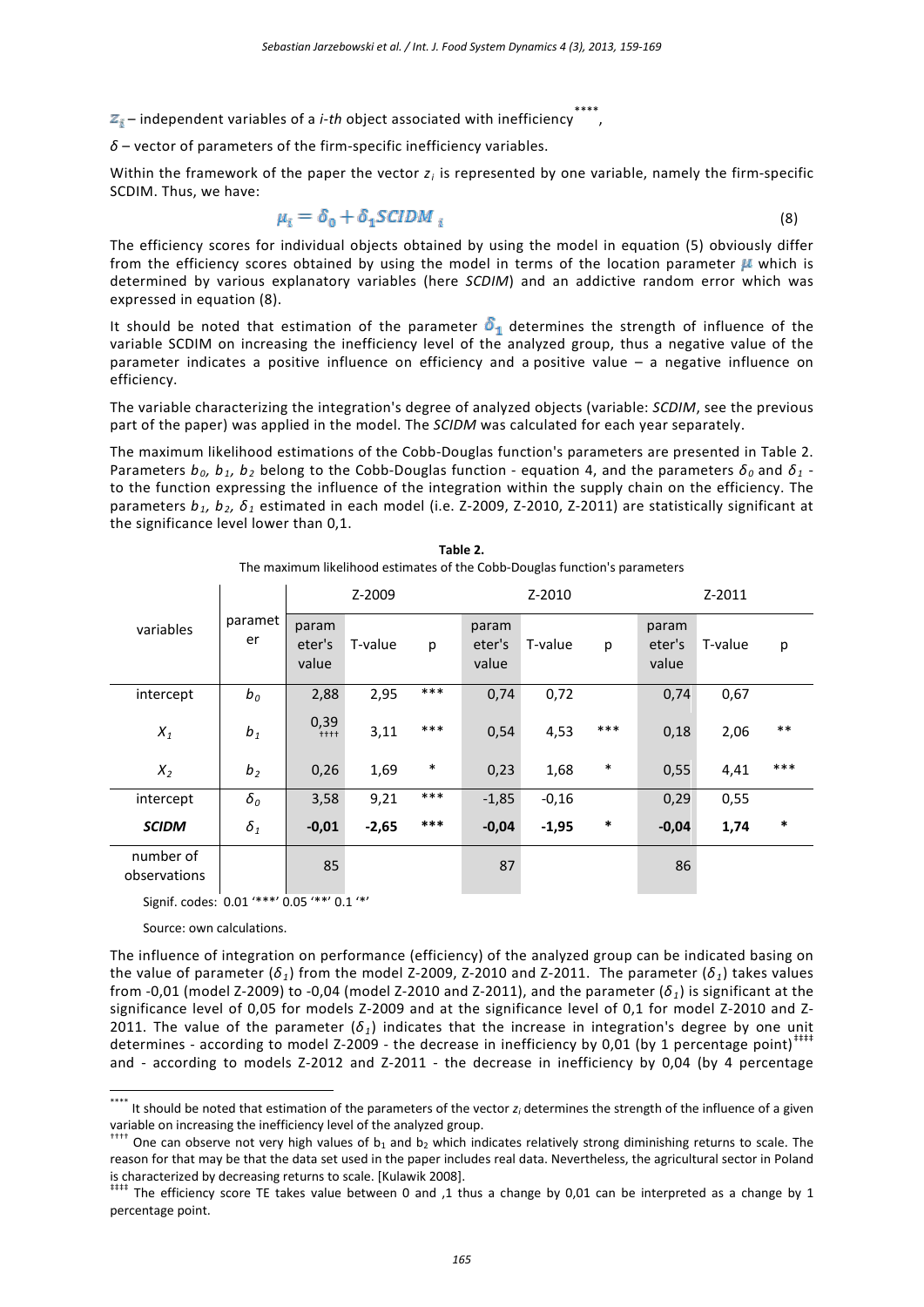points), thus the calculated value of the parameter (*δ1*) indicates the positive influence of integration on the efficiency of enterprises in the analyzed sample.

In order to visualize, the relationships of the efficiency ratios and the values of SCDIM for the analyzed companies were presented in Figure 2. Scatter plots determining the strength of the relationships between the two discussed variables are presented for each of the models. The efficiency scores obtained by estimating the model (equation 4) were presented in the Figure 2.



**Figure 2.** The relationship between the efficiency and the integration's degree for cereals processing companies in the period 2009-2011 Source: own work, the graph generated in the R software [R 2008].

On the basis of the analyzes of the functions presented in Figure 2, it was confirmed that the relationship between the efficiency ratios and the integration's degree is positive in each of the analyzed years. In other words, with an increase in the integration's degree the efficiency ratio increases (Pearson's correlation coefficients for these variables are greater than 0,53 at the significance level of 0,01). The visualization plotted in Figure 2 can be treated as an additional confirmation of the positive relationship between integration's degree and efficiency.

### **4 Discussion**

Within the framework of the paper the theoretical background for relationships between performance and integration was presented. In order to analyze the relationship, the performance-focused modeling based on the extended SFA method was applied for the sample of grain processing companies in Poland. Some theoretical and analytical implications for modeling of relationship between performance and integration were explored in the study as well.

#### **4.1 Theoretical implications**

When analyzing an enterprise performance one should keep in mind not only its internal activities but also relationship to the environment. It is obvious that to ensure continuous improvement of the performance each enterprise should have some kind of symbiotic relations with its suppliers and customers. This aspect of analysis was shown in the economic literature. Elements like: information asymmetry and emerging on its basis transaction costs (including property rights and external effects), as well as increasing economies of scale undermine the market equilibrium theory's assumptions and may cause an incentive for market participants to organize collaborative activities. These activities are referred to as connections with external partners in form of integration. One may argue that the cooperative forms are necessary to achieve the optimal state of the economy.

#### **4.2 Analytical implications**

As it was shown in the paper the stochastic frontier approach can be a useful tool for estimating the performance of the enterprises. Nevertheless the approach was extended by applying into the models an external variable (not included in the analyzed model). It should be noted that the estimation of the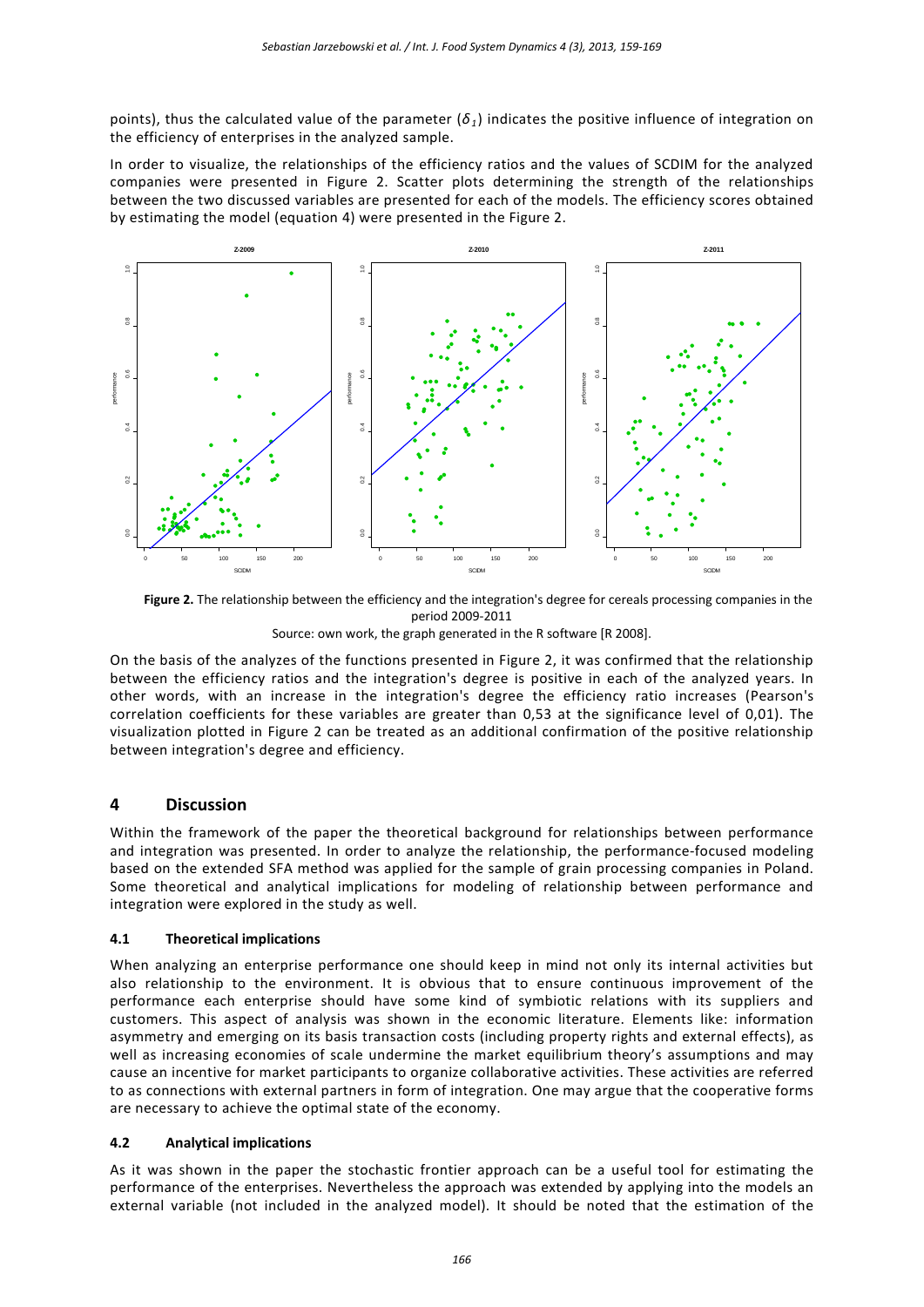parameters of the vector *zi* determines the strength of influence of a given variable on increasing the inefficiency level of the analyzed group, thus a negative value of the parameter indicates a positive influence on efficiency.

#### **5 Conclusions**

It is clear that there are some theoretical foundations and emerging evidence of a positive relationship between supply chain integration and performance of a company. Within the framework of the paper some empirical studies confirming this statement were also mentioned. Nevertheless, there is still a need to search for new structures and methods that help to describe and explain the relationship between integration and performance practices of companies in the supply chain. The paper can be treated as the next step made within the framework of the literature discussion on the methodological explanation of the relationship between the integration and performance.

#### **Acknowledges**

We would like to thank EAAE seminar participants for helpful comments. We are grateful to Editors and the reviewer for insightful remarks and suggestions.

### **References**

- Alchian, A.A., Demsetz, H. (1972). Production, information costs, and economic organization. *American Economic Review*, Vol. **62**, Nr 5: 777-795.
- Angulo, L.F., Rialp, J. (2007). The effect of Marketing Efficiency, Brand Equity and Customer Satisfaction on Firm Performance: An Econometric Model and Data Envelopment Approach. [w:] Improving Business reporting: new rules, new opportunities, new trends. Giuffrè Edditore. [Tryb dostępu: dostępne na: http://webs2002.uab.es/dep-economia-empresa/Jornadas/Papers/2006/Angulo.pdf, data odczytu: grudzień 2012].
- Athanassopoulos, A. (2004). Assessing the selling function in retailing: insights from banking, sales forces, restaurants and betting shops. [w:] Cooper W.W. (red.), Seiford L.M., Zhu J. (2002): Handbook on data envelopment analysis. Kluver Academic, Boston-London: 455-479.
- Battese, G.E., Broca, S.S. (1997). Functional Forms of Stochastic Frontier Production Functions and Models for Technical Inefficiency Effects: A Comparative Study for Wheat Farmers in Pakistan*. Journal of Productivity Analysis*, **8**: 395-414.
- Battese, G.E., Coelli, T.J. (1995). A Model for Technical Inefficiency Effects in a Stochastic Frontier Production Function for Panel Data. *Empirical Economics*, **20**: 25-32.
- Baumol, W.J. (1959): Business Behavior, Value and Growth, Macmillan, Nowy Jork.
- Berle, A.A., Means, G.C. (1932).: The Modern Corporation and Private Property, Macmillan, Nowy Jork.
- Bezat, A., Sielska, A., Rembisz, W. (2012). Wybrane postacie analityczne funkcji produkcji w ocenie relacji czynnik-czynnik oraz czynnik-produkt dla gospodarstw rolnych FADN. [Selected analytical forms of the production function in the evaluation of the factor-factor and factor-product relationships for FADN farms]. Studia i Monografie, 154, Warsaw: IERiGŻ-PIB.
- Bucklin, L.P. (1978). Productivity in Marketing. Chicago, IL, AMA American Marketing Association.
- Chandler, A.D. (1977). The Visible Hand. The Managerial Revolution in American Business, Harvard University Press, Cambridge.
- Charnes, A.C., Cooper, W.W., and Li, S. (1989). Using Data Envelopment Analysis to Evaluate Efficiency in the Economic Performance of Chinese Cities. *Socio-Economic Planning Sciences*, Vol. **23**, No 6: 325-344.
- Closs, D.J., Savitskie, K. (2003). Internal and external logistics information technology integration, The *International Journal of Logistics Management*, Vol. **14** No. 1: 63-76.
- Coelli, T.J. (1996). A Guide to Frontier Version 4.1: A Computer Program for Stochastic Frontier Production and Cost Function Estimation. Armidale: University of New England, CEPA Working Papers.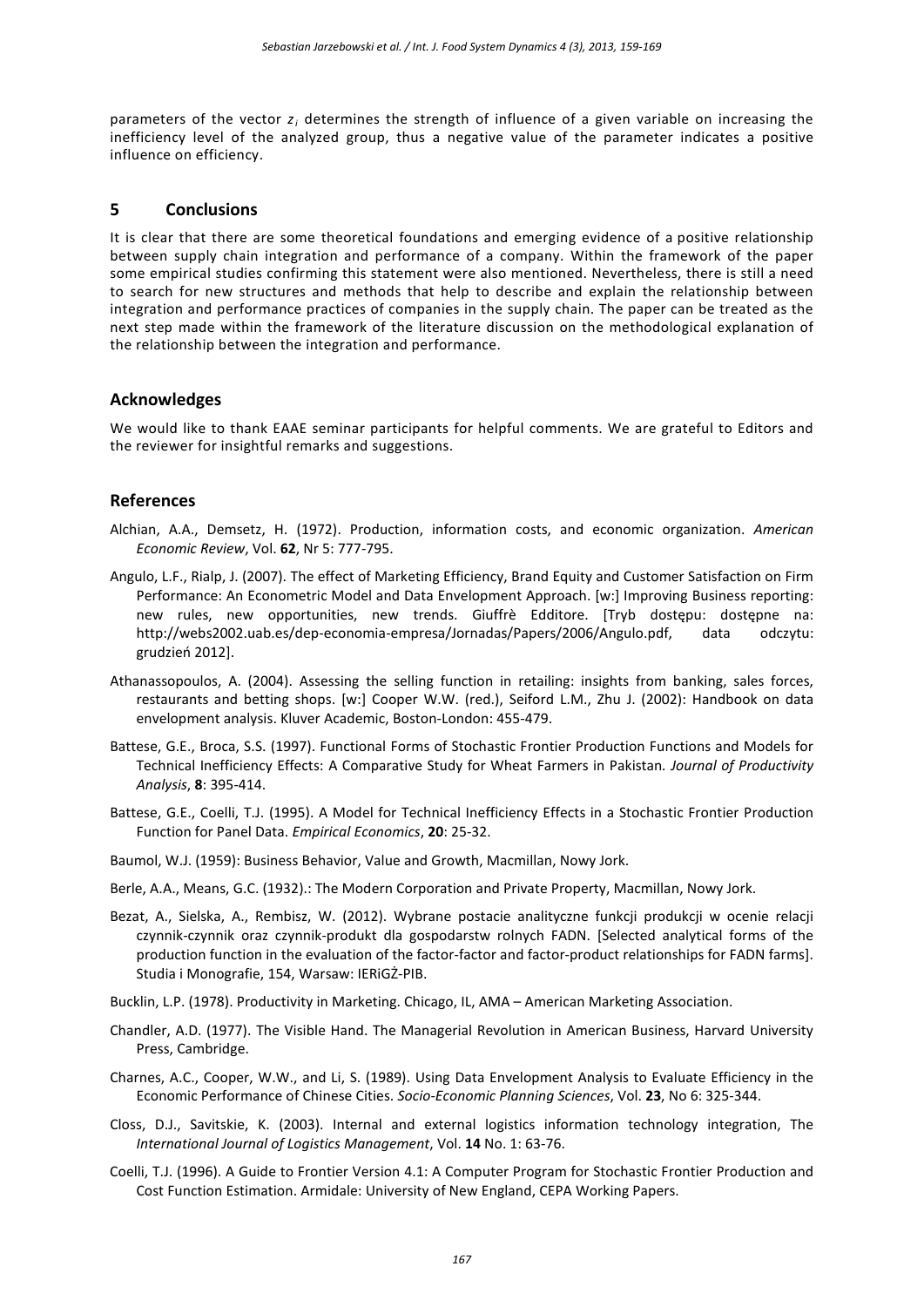- Coelli, T.J., Rao, D.S.P., O`Donnell, Ch.J., and Battese, G.E. (2005). An introduction to efficiency and productivity analysis. 2. Edition, New York: Springer.
- Das, A., Narasimhan, R. and Talluri, S. (2006). Supplier integration finding an optimal configuration, *Journal of Operations Management*, Vol. **24** No. 5: 563-82.
- Doutt, J.T. (1984). Comparative Productivity Performance in Fast-Food Retail Distribution. *Journal of Retailing*, Vol. **60**, No. 3: 98-106.
- Fabbe-Costes, N., Jahre, M. (2008). Supply Chain Integration Improves Performance. A review of the Evidence. *The International Journal of Logistics Management*, **19**:2: 130-154.
- Friedman, M. (1953). Essays in Positive Economics, University of Chicago Press, Chicago.
- Frohlich, M.T., Westbrook R. (2001). Arcs of integration: an international study of supply chain strategies. *Journal of Operations Management*, **19**:2: 185-200.
- Fynes, B., de Burca, S., and Voss, C. (2005). Supply chain relationship quality, the competitive environment and performance. *International Journal of Production Research*, Vol. **43,** No. 16: 3303-20.
- Gruszecki, T. (2002). Współczesne teorie przedsiębiorstwa [Modern enterprise's theories], Wydawnictwo Naukowe PWN, Warszawa.
- Gustin, C.M., Daugherty, P.J., and Stank, T.P. (1995). The effects of information availability on logistics integration. *Journal of Business Logistics*, **16**:1:. 1-21.
- Gutenberg, E. (1968). Grundlagen der Betriebswirtschaftslehre. Die Produktion. [Fundamentals of Business Management. Production], 1. Band, 14. Auflage, Berlin-Heidelberg-New York: Springer: 286-325.
- Handfield, R., Petersen, K., Cousins, P., and Lawson, B. (2009). An organizational entrepreneurship model of supply management integration and performance outcomes, *International Journal of Operations & Production Management*, Vol. **29**, No. 2: 100-26.
- Helta, M., Świtłyk, M. (2008). Efektywność techniczna spółek Agencji Nieruchomości Rolnych w latach 1994 2006, Roczniki Nauk Rolniczych, Seria G, Tom 95, Warszawa.
- Ho, D.C.K., Au, K.F., and Newton, E. (2002). Empirical research on supply chain management: a critical review and recommendations. *International Journal of Production Research*, **40**, 17: 4415-4430.
- Jarzębowski, S. (2013). Integracja łańcucha dostaw jako element kształtowania efektywności sektora przetwórstwa rolno-spożywczego, Wydawnictwo SGGW, Warszawa.
- Keat, P., Young, P. (2003). Managerial Economics: Economic Tools for Today's Decision Makers. 4th Edition, Pearson Education Inc.:292-293.
- Kreps, D.M. (1990). A Course in Microeconomic Theory, Harvester Wheatsheaf, New York.
- Kulawik, J. (ed.) (2008). Analiza efektywności ekonomicznej i finansowej przedsiębiorstw rolnych powstałych na bazie majątku WRSP, IERiGŻ-PIB, Warsaw.
- Lee, C.W., Kwon, I.G., and Severance, D. (2007). Relationships between supply chain performance and degree of linkage among supplier, internal integration and customer, Supply Chain Management: *An International Journal*, Vol. **12**, No. 6: 444-52.
- Machlup, F. (1967). Theories of the Firm: Marginalist, Behavior, Managerial. *American Economic Review*, Vol. **57**, No. 1: 1-33.
- Marri,s R. (1964). The Economic Theory of "Managerial" Capitalism, Macmillan, Nowy Jork.
- Martin, J.C., Roman, C. (2001). An application of DEA to measure the efficiency of Spanish airports prior to privatization. *Journal of Air Transport Management*, Vol. **7**, No. 3: 149-157.
- Martinez-Budria, E., Diaz-Armas, R., Navarro-Ibanez, M., and Ravelo-Mesa, T. (1999). A Study of the Efficiency of Spanish Port Authorities Using Data Envelopment Analysis. *International Journal of Transport Economics*, Vol. **XXVI**, No. 2:. 237-253.
- Naylor, J.B., Naim, M.M., and Berry, D. (1999). Leagality: Integrating the lean and agile manufacturing paradigms in the total supply chain, *International Journal of Production Economics*, **62**: 199-213.